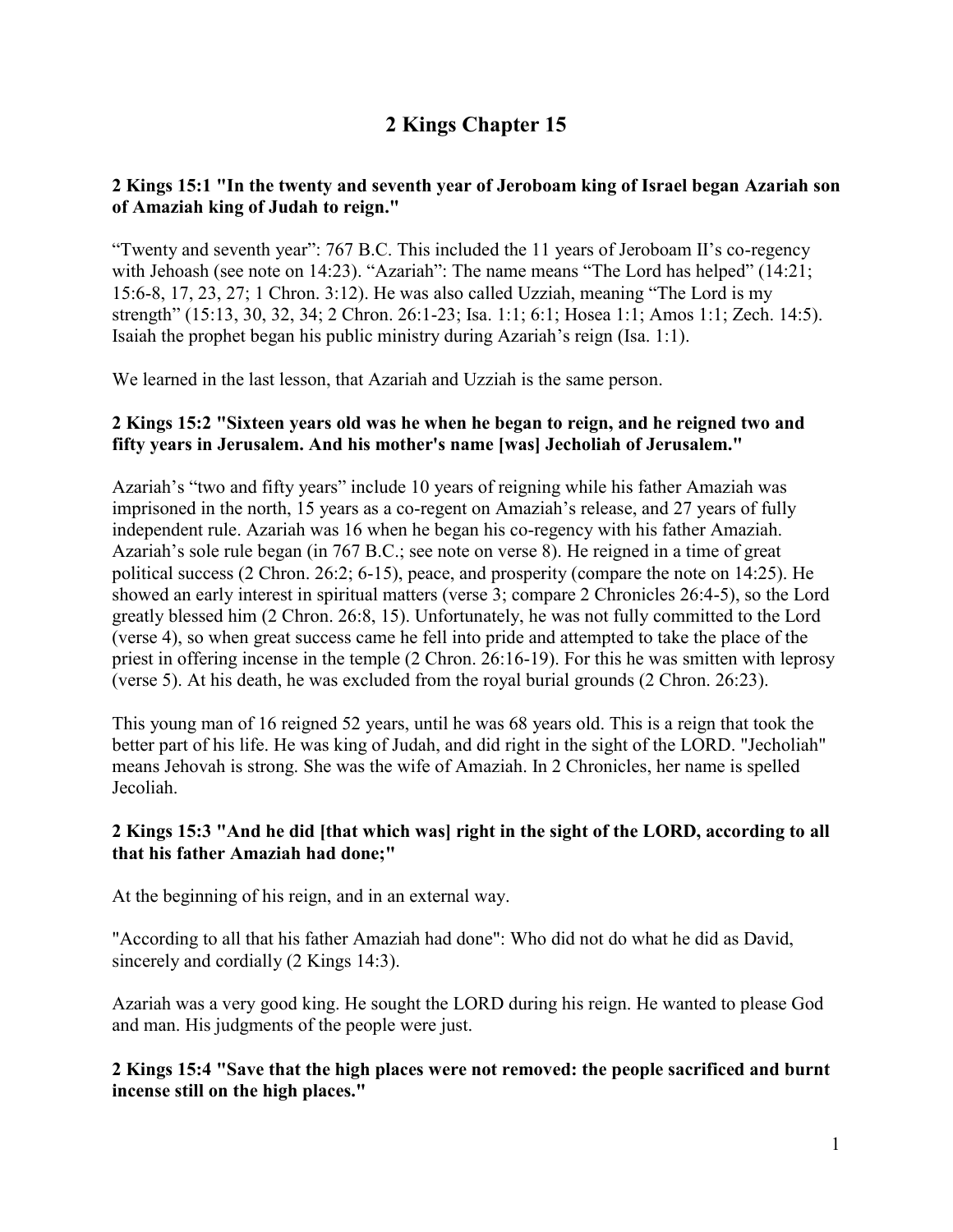That is, he did right, excepting in that instance, and which was the case of his father and other kings before him, and others afterwards, till Hezekiah came.

"The people sacrificed and burnt incense still on the high places (see 2 Kings 12:3; 14:4).

Azariah did not realize that sacrificing in the high places was a sin. He had not been taught better. His parents probably did not know better either.

## **2 Kings 15:5 "And the LORD smote the king, so that he was a leper unto the day of his death, and dwelt in a several house. And Jotham the king's son [was] over the house, judging the people of the land."**

"Leper": Azariah suffered from leprosy as punishment for usurping the priestly function of burning incense on the altar in the temple (see notes on 2 Chron. 26:16-20). The disease eventually killed him (see note on Isa. 6:1).

"Several house" Literally "in a house of freedom." Azariah was relieved of all royal responsibilities. His son Jotham served as co-regent, Jotham specifically supervised the palace and governed the nation.

During Azariah's leprosy, he lived in isolation from public activities. Therefore, he associated his "son Jotham" with him as co-regent. The eight-century prophets of the southern kingdom (Joel, Isaiah, and Michah), attest to the loss of spiritual vitality and genuine religion in Judah.

The story behind Azariah's leprosy is described (in 2 Chron. 26:16-21) where the name Uzziah is used. Knowing the nature of the leprosy would help determine whether the reference to an "several house" means Azariah dwelt in a separate building or had separate quarters in the palace. In any case, the text indicates he relinquished some of his duties to his son "Jotham."

This particular thing happened late in his reign. In the book of Chronicles, we read that God blessed him mightily in his early days as king. On one occasion, he defeated the Philistines with the blessing of the LORD. He defeated the Arabians, and caused the Ammonites to pay tribute to Judah. He had over 300,000 men in his army. They were well equipped and well trained. His great sin was when he invaded the temple and went into the priest's office, and burned incense at the golden altar in the Holy of Holies. The leprosy came after he had done this terrible thing. Lepers were thought of as unclean, and he had to live a separated life. Azariah was ultimate ruler, but his son Jotham represented him before the people.

## **2 Kings 15:6 "And the rest of the acts of Azariah, and all that he did, [are] they not written in the book of the chronicles of the kings of Judah?"**

In the history of the reigns of those kings; some of them are recorded in the canonical book of the Chronicles (2 Chron. 26:1), and some were written by the prophet Isaiah (2 Chron. 26:22).

## **2 Kings 15:7 "So Azariah slept with his fathers; and they buried him with his fathers in the city of David: and Jotham his son reigned in his stead."**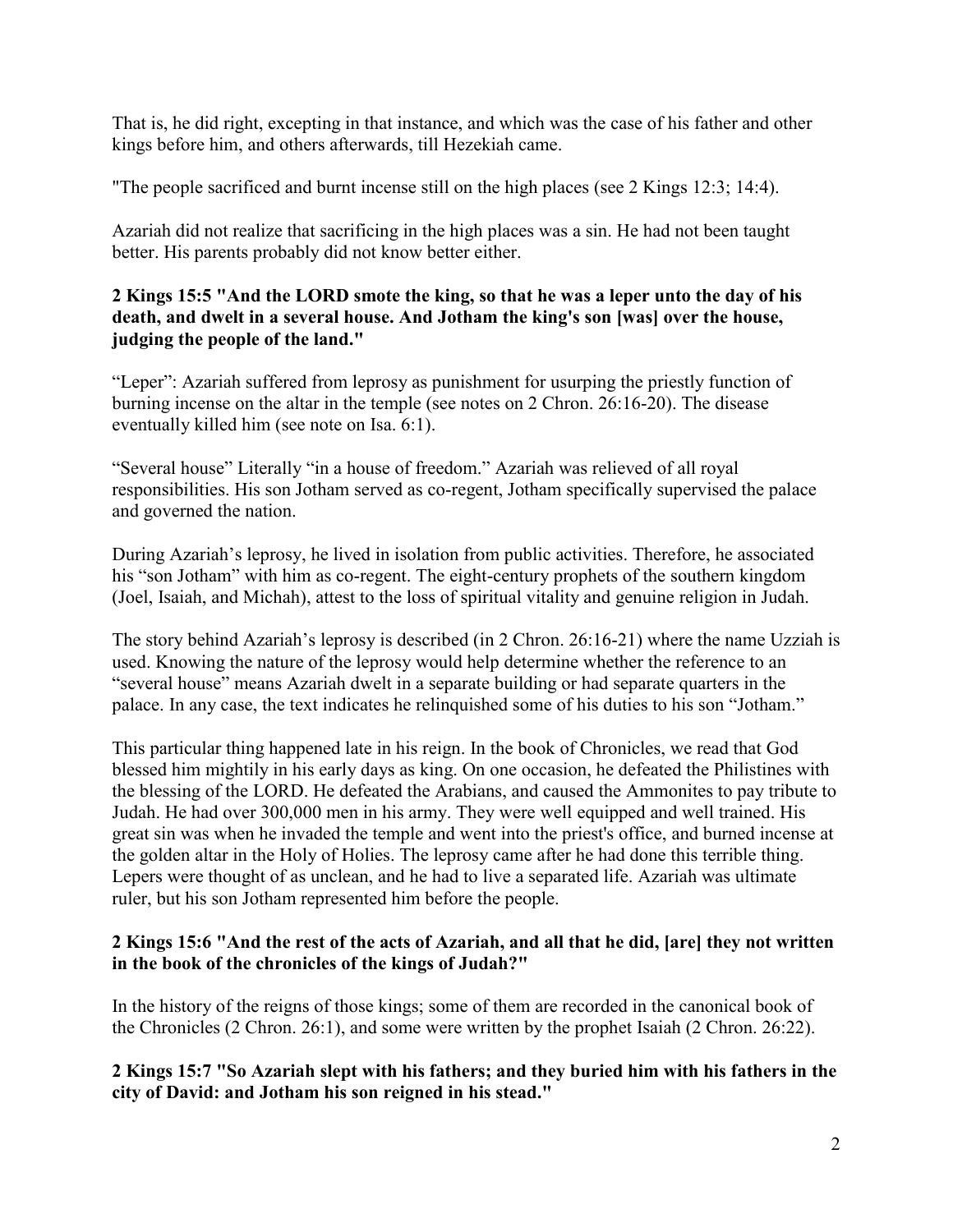Or died, when he had reigned fifty two years.

"And they buried him with his fathers in the city of David": But not in the sepulchers of the kings, but in the field of the burial, or the burying ground which belonged to them, because he was a leper (2 Chron. 26:23). Benjamin of Tudela places his grave near the pillar of Absalom, and the fountain of Siloah, near the brook Kidron.

"And Jotham his son reigned in his stead": Who reigned sixteen years; a further account of him, and his reign, we have in the latter part of this chapter, after the reigns of several of the kings of Israel.

This book of chronicles is the record book that was kept. There is also a great deal about Azariah (in 2 Chronicles), in the Bible. He had an honorable burial in Jerusalem. "Jotham" means Jehovah is upright. Jotham was a good king who did right in the sight of the LORD. He was prosperous and re-built the temple gates.

Verses 8-12: Although "Zechariah" ("Yahweh Remembered"), reigned only briefly, his rule initiated the swift downward plunge of the northern kingdom. He was the last king descended from "Jehu," fulfilling the Lord's promise that Jehu's sons would "Thy sons shall sit on the throne of Israel to the fourth generation".

## **2 Kings 15:8 "In the thirty and eighth year of Azariah king of Judah did Zachariah the son of Jeroboam reign over Israel in Samaria six months."**

"Thirty and eighth year": 753 B.C., making Azariah's co-reign with his father Amaziah (see notes on 14:21; 15:2), begin in 792-791 B.C. (accession year), or 790 B.C. (non-accession year).

"Zachariah": Zachariah was the fourth and final generation of the dynasty of Jehu (ca. 753-752 B.C.). His death fulfilled the prophecy given by the Lord (15:12; 10:30).

This has jumped back to Israel again. Zachariah is the son of Jeroboam the second really. His reign was short, because he was so evil and he was killed. "Zachariah" means whom Jehovah remembers.

#### **2 Kings 15:9 "And he did [that which was] evil in the sight of the LORD, as his fathers had done: he departed not from the sins of Jeroboam the son of Nebat, who made Israel to sin."**

Even all his predecessors, from the time of Jeroboam the son of Nebat, from whose sin, in worshipping the calves, they departed not.

It was Jeroboam the first who set up the two golden calves, and that is what this is speaking of again. He is the last of the house of Jehu to reign. God had fulfilled his promise to Jehu that his sons would reign to the 4th generation.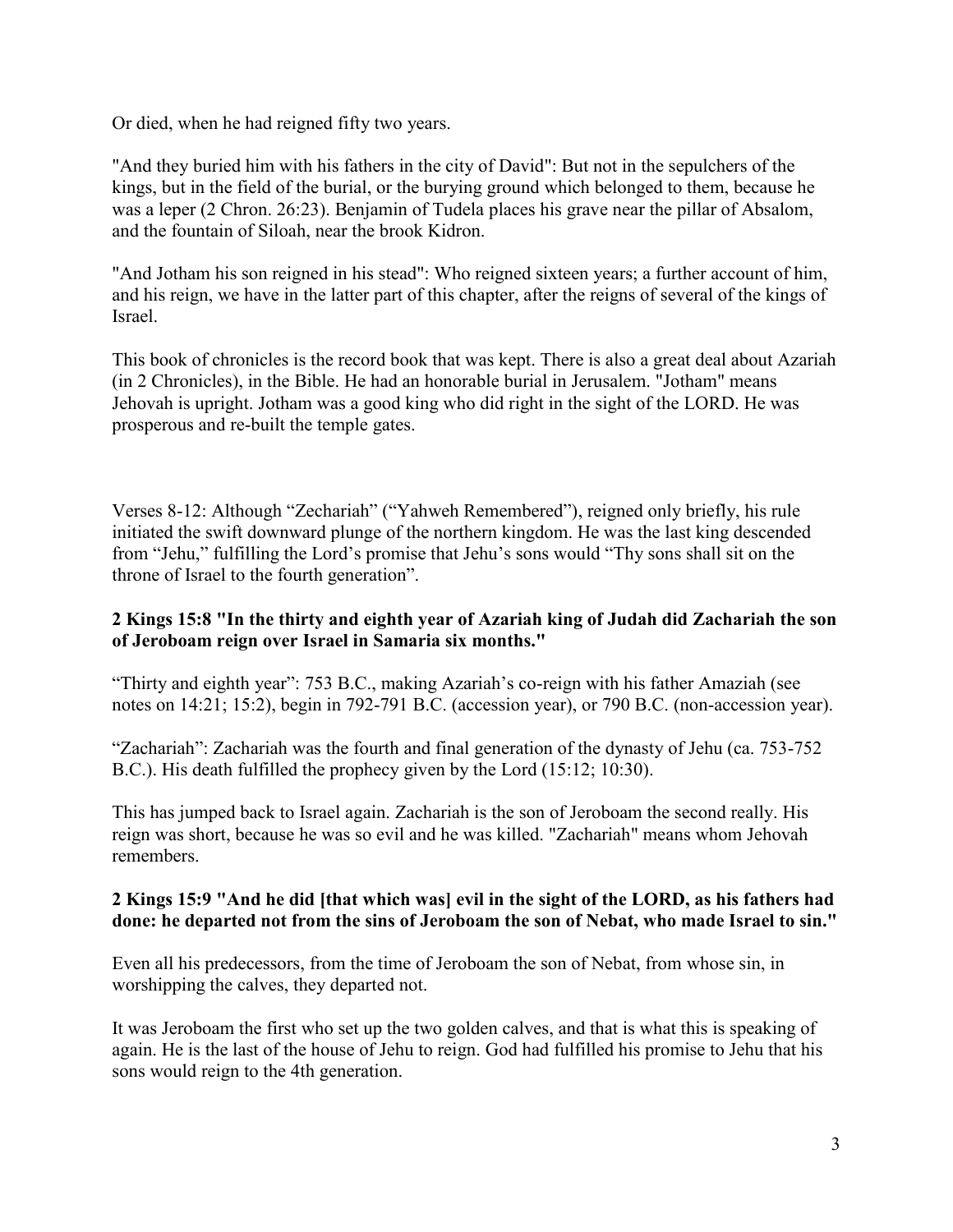### **2 Kings 15:10 "And Shallum the son of Jabesh conspired against him, and smote him before the people, and slew him, and reigned in his stead."**

Zachariah's assassination fulfilled Amos's prediction concerning the family of Jeroboam (Amos 7:9).

"Shallum": Shallum killed Zachariah and replaced him as king of Israel. Assyrian records call Shallum "the son of nobody," indicating that he was not from the royal family.

It appears that Shallum killed Zachariah in front of the people.

# **2 Kings 15:11 "And the rest of the acts of Zachariah, behold, they [are] written in the book of the chronicles of the kings of Israel."**

During his six months' reign, and what he might do before in the period when normal government is suspended during the changing of reigns.

"Behold, they are written in the book of the chronicles of the kings of Israel": For be they more or fewer, good or bad, they were all recorded there which were of any consequence.

## **2 Kings 15:12 "This [was] the word of the LORD which he spake unto Jehu, saying, Thy sons shall sit on the throne of Israel unto the fourth [generation]. And so it came to pass."**

Which was now fulfilled in the short reign of Zachariah.

"Saying, thy sons shall sit on the throne of Israel unto the fourth generation": (see 2 Kings 10:30). And so it came to pass; as every word of the Lord does, not one fails. For after Jehu, then reigned Jehoahaz, Jehoash, Jeroboam the second, and Zachariah, all descendants of Jehu.

The mention of this record book is for each king in succession. Even though this king lasted only 6 months, God had fulfilled his promise.

Verses 13-14: "Shallum" reigned for "a full month", the second shortest reign is Israel's history. Only Zimri served fewer days (1 Kings 16:15).

## **2 Kings 15:13 "Shallum the son of Jabesh began to reign in the nine and thirtieth year of Uzziah king of Judah; and he reigned a full month in Samaria."**

"Nine and thirtieth year": 752 B.C. Zachariah's reign spanned the last months of Azariah's 38<sup>th</sup> years (verse 8), and the first months of the following year.

**2 Kings 15:14 "For Menahem the son of Gadi went up from Tirzah, and came to Samaria, and smote Shallum the son of Jabesh in Samaria, and slew him, and reigned in his stead."**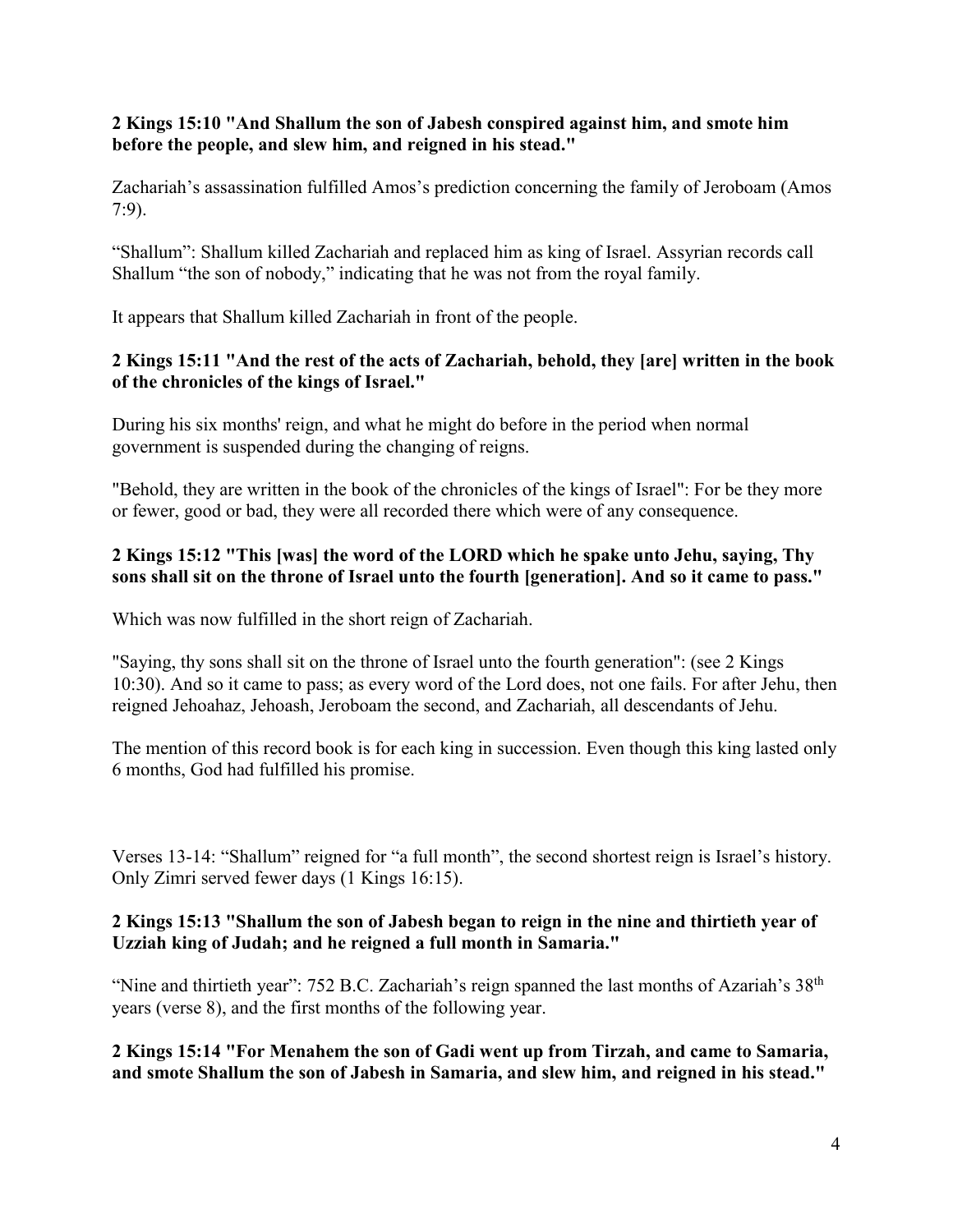"Menahem": Menahem had probably been a military commander under Zachariah.

"Tirzah": The former capital of the northern kingdom (1 Kings 14:17; 15:21, 33), located about nine miles east of Samaria. Menahem was probably stationed with his troops at Tirzah.

This is a short lived reign. Live by the sword and you shall die by the sword, was certainly fulfilled here. He died almost as soon as he got into office. This alone, shows the evil that was rampant in Israel. At this point in time, it appeared the way to get the office of king, was to kill the king. Menahem was probably commander in chief of the army when he killed Shallum.

#### **2 Kings 15:15 "And the rest of the acts of Shallum, and his conspiracy which he made, behold, they [are] written in the book of the chronicles of the kings of Israel."**

In which, no doubt, an account of the cause of the conspiracy, and of the persons assisting to him in it, was given, with other things done in his short reign.

There could not have been much to record on him, since he was in office just one month.

Verses 16-31: The atrocity "Menahem" committed toward the Israelite town of "Tiphsah" was unprecedented in the war between Judah and Israel. The decades-long reign of ungodly kings in Israel continued form "Menahem" to "Pekah."

#### **2 Kings 15:16 "Then Menahem smote Tiphsah, and all that [were] therein, and the coasts thereof from Tirzah: because they opened not [to him], therefore he smote [it; and] all the women therein that were with child he ripped up."**

For this barbaric practice (see the note on 8:12).

"Tiphsah": Since Tiphsah was located on the Euphrates River about 325 miles north of Samaria (1 kings 4:24), a majority of interpreters translate this term "Tappuah," a town 14 miles southwest of Tirzah (Joshua 17:8).

"Ripped up": The ripping open of pregnant women was a barbarous practice and elsewhere associated only with foreign armies (8:12); Hosea 13:16; Amos 1:13). Menahem probably did this as a visible reminder of the city's failure to "open" up, or surrender, to his demands.

"Tiphsah" means passage, or fordway. This could have been speaking of a particular passageway that Menahem took. He was a very vicious king, as we see by his treatment of the pregnant women. It appears the army had fought bitterly against Menahem, and he felt justified in his cruelty, because of their resistance.

**2 Kings 15:17 "In the nine and thirtieth year of Azariah king of Judah began Menahem the son of Gadi to reign over Israel, [and reigned] ten years in Samaria."**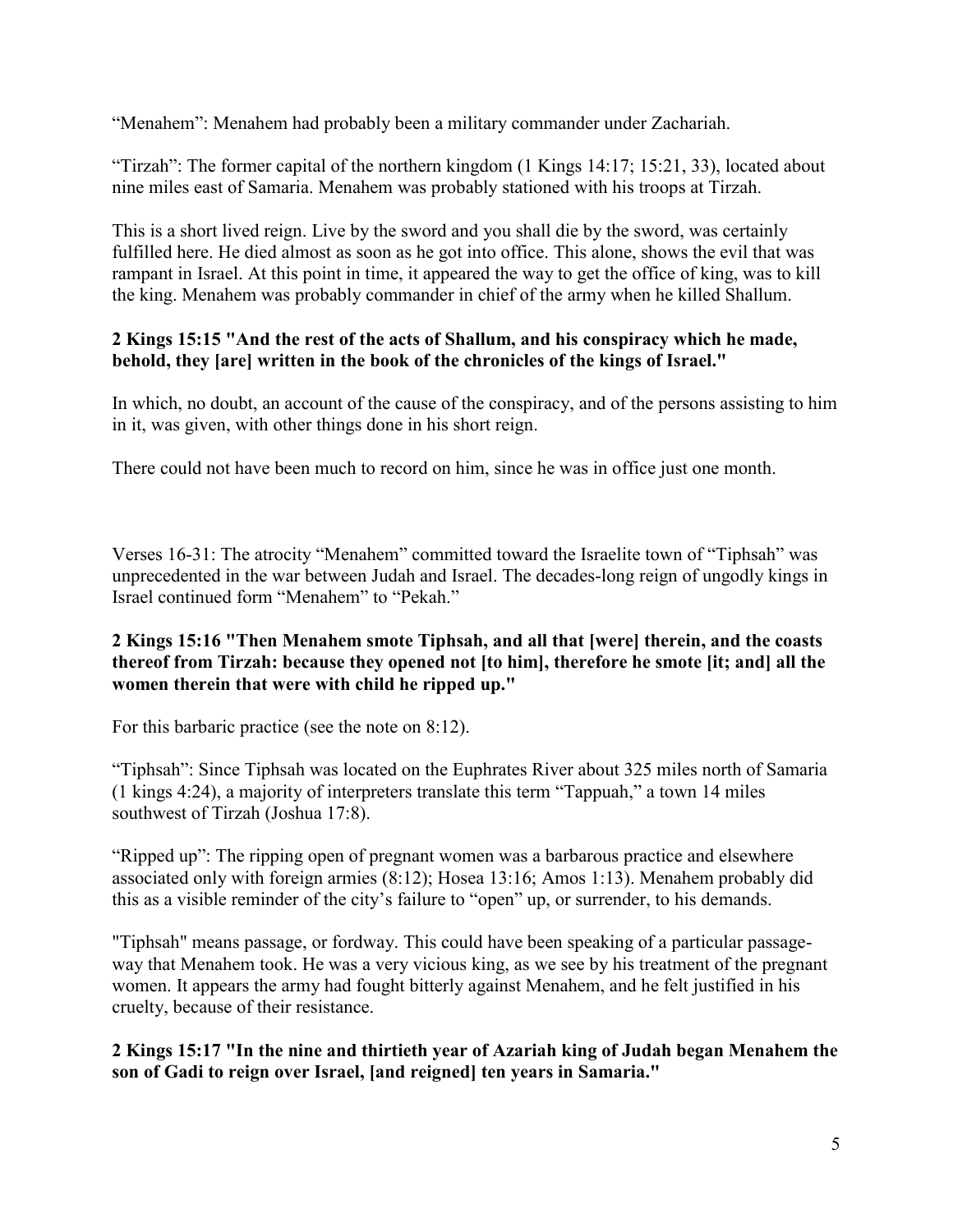"Nine and thirtieth year": 752 B.C.

"Ten years": 752-742 B.C. With Menahem, the northern kingdom changed from the nonaccession to the accession-year system of computing reigns.

Samaria was the capital city of Israel. His reign of ten years was a reign of cruelty and idolatry.

#### **2 Kings 15:18 "And he did [that which was] evil in the sight of the LORD: he departed not all his days from the sins of Jeroboam the son of Nebat, who made Israel to sin."**

The same character is given of him as of those before him (2 Kings 15:9).

Over and over, we see the mention of the terrible sin of worshipping the golden calf. It is always mentioned in association with Jeroboam, who had established this worship in Bethel and Dan. It seemed, that each king, from the time of Jeroboam, accepted the worship of the two golden calves. Menahem's sins extended much further than just the worship of the calves. He was evil in every aspect of his life.

Verses 19-20: "Pul" was the personal name of Tiglath-pileser III of "Assyria," who reigned from 745-727 B.C. Apparently, he allowed himself to be called by his personal name Pul in Babylon. After usurping the throne (in 745 B.C.), he immediately launched a campaign against the west that brought the northern kingdom into political vassalage. Thereafter the political situation in Israel would be heavily tied to the Assyrian throne. Tiglath-pileser III and his successors were vigorous kings who made Assyria the dominant power in the ancient Near East until late in the seventh century B.C.

Tiglath-pileser III invaded Israel (in 743 B.C.). Menahem paid tribute of 1,000 talents of silver (ca. 37 tons), raised from the wealthy men of Israel. Each of 60,000 men paid 20 ounces of silver to raise the required 37 tons of silver. For his tribute, Tiglath-pileser III supported Menahem's claim to the throne of Israel and withdrew his army. By this action, Menahem became a vassal of the Assyrian king.

#### **2 Kings 15:19 "[And] Pul the king of Assyria came against the land: and Menahem gave Pul a thousand talents of silver, that his hand might be with him to confirm the kingdom in his hand."**

"Pul": Assyria kings frequently had two names, a throne name for Assyria and another for Babylon. Pul was the Babylonian throne name of the Assyrian king Tiglath-pileser III (1 Chron. 5:26), who reigned (ca. 745-727).

Pul was the king of Assyria. There is very little known of him. We do see in this Scripture that he led an army against Menahem in Israel, and Pul won. Menahem arranged for Israel to be redeemed from the conquest of Pul by giving him 125,000 pounds of silver. Pul received the money, and left Menahem as king of Israel.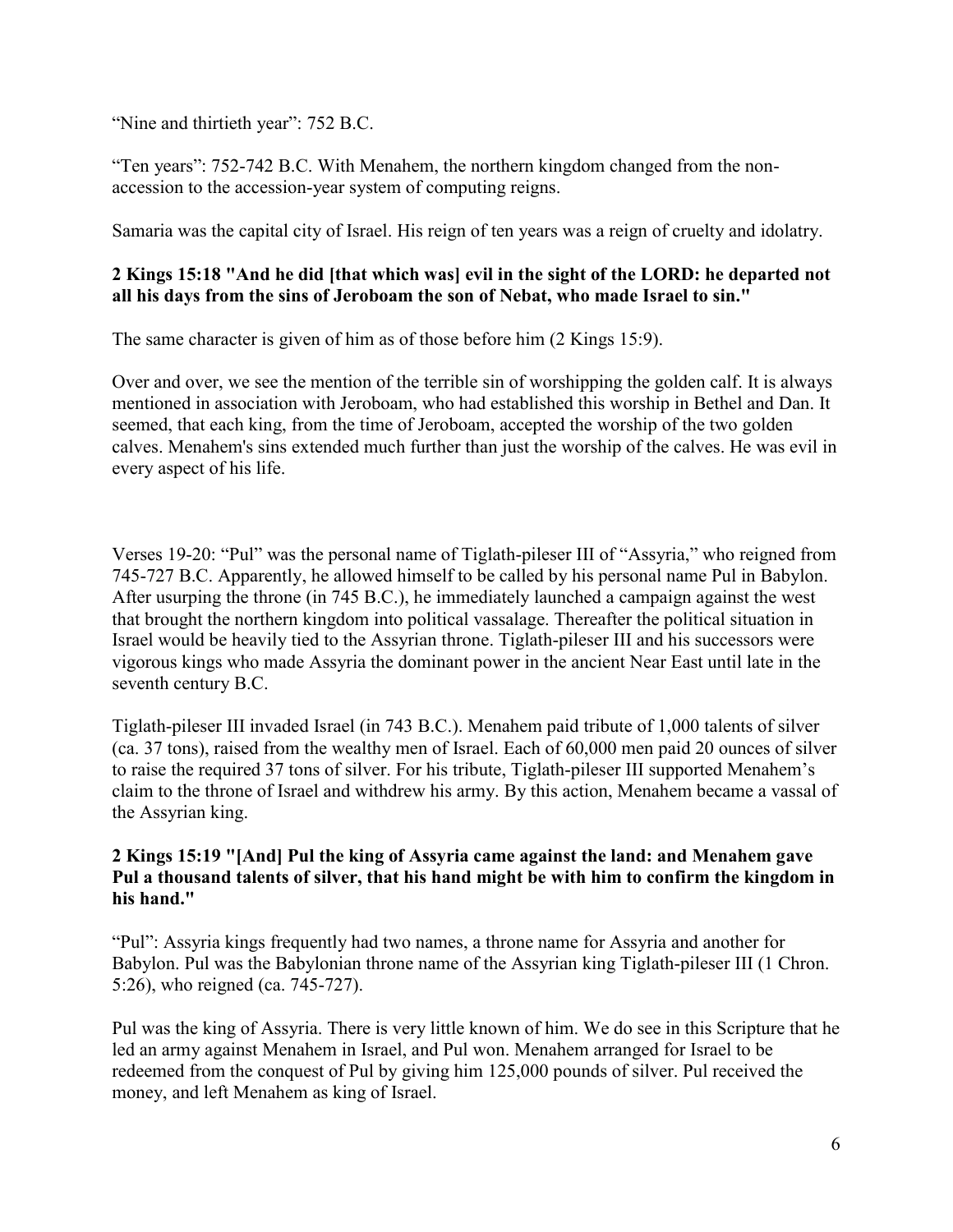**2 Kings 15:20 "And Menahem exacted the money of Israel, [even] of all the mighty men of wealth, of each man fifty shekels of silver, to give to the king of Assyria. So the king of Assyria turned back, and stayed not there in the land."**

Who were most able to pay it, by which means he eased the poor, and might thereby attach them to him.

"Of each man fifty shekels of silver, to give to the king of Assyria": That is, he required them to pay fifty shekels apiece to make up the above sum as a present to Pul. Though the words in the original text lie more naturally thus, "to give to the king of Assyria fifty shekels of silver for one man". That is, for every man in his army; which amounted to about six pounds a man.

"So the king of Assyria turned back": To his own country.

"And stayed not there in the land": in the land of Israel, neither to distress nor to help Menahem, for which he gave him the money.

We can see from this, that Menahem got this silver by taxing the men who had it. He taxed the wealthy. This means that each of these men gave the king 25 ounces of silver. This means that about 60,000 people each gave this amount of silver, to buy the freedom of Israel.

#### **2 Kings 15:21 "And the rest of the acts of Menahem, and all that he did, [are] they not written in the book of the chronicles of the kings of Israel?"**

We are referred to the same book of chronicles for them as for those of the rest of the kings, which seems to be a form the historian uses of them all.

## **2 Kings 15:22 "And Menahem slept with his fathers; and Pekahiah his son reigned in his stead."**

Died a natural death, and in peace, though a usurper and a tyrant.

"And Pekahiah his son reigned in his stead": The kingdom he had usurped continued in his family.

In the ten years of his reign, there were probably many things that happened and were recorded. This record book was for the civil record. It appears that Pekahiah was no better than his evil father, and he will be killed by his own general.

## **2 Kings 15:23 "In the fiftieth year of Azariah king of Judah Pekahiah the son of Menahem began to reign over Israel in Samaria, [and reigned] two years."**

"Fiftieth year": 742 B.C.

"Two years": 742-740 B.C.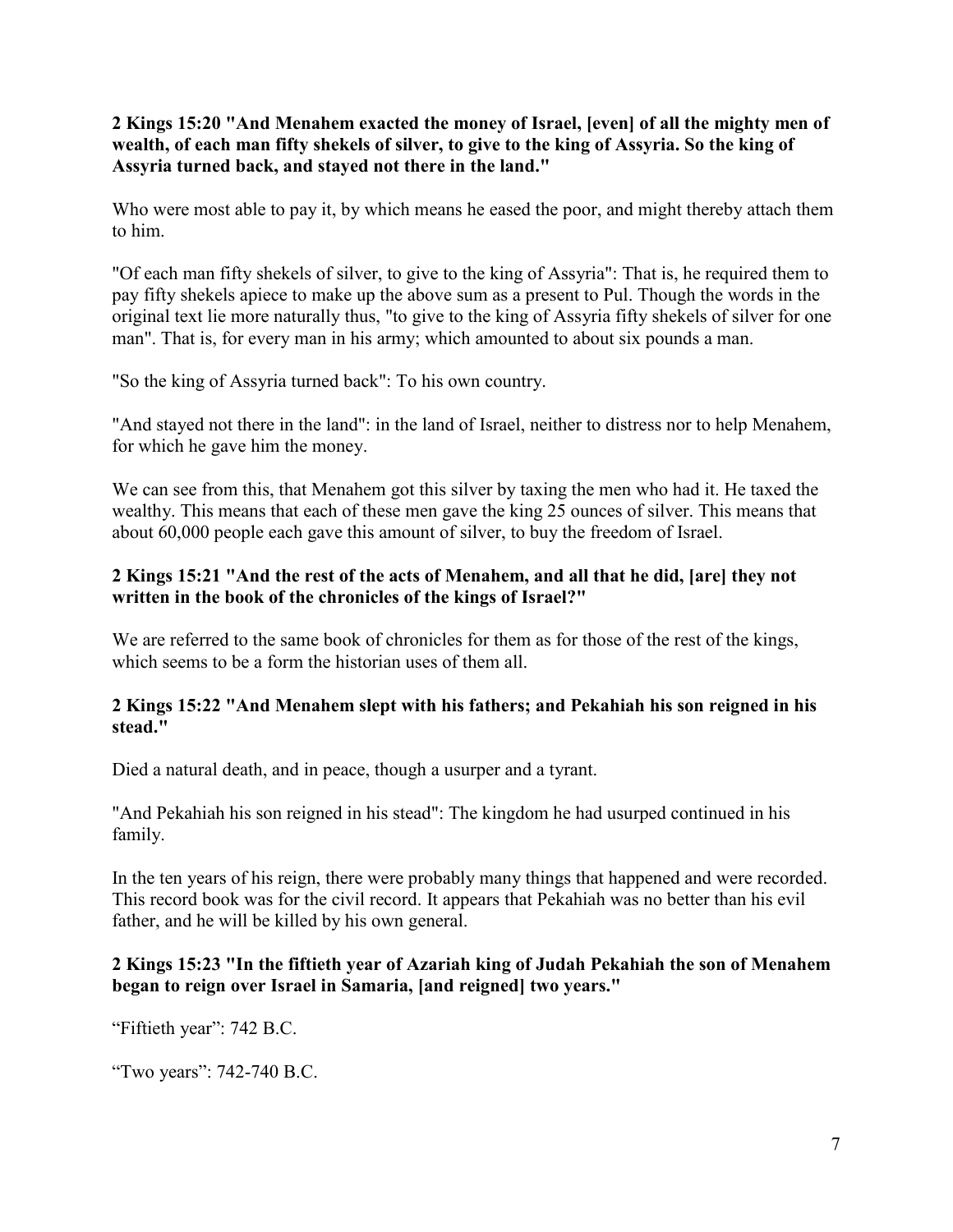#### **2 Kings 15:24 "And he did [that which was] evil in the sight of the LORD: he departed not from the sins of Jeroboam the son of Nebat, who made Israel to sin."**

"Sins of Jeroboam" (see notes on 13:2; 1 Kings 12:25-32).

This was a very short reign. Each time a new king takes the throne, it seems that he gives his approval afresh to the worship of the golden calves of Jeroboam.

Verses 25-27: Harmonization of the various scriptural data makes it clear that "Pekah" actually ruled only about eighth years (740-732 B.C). Apparently Pekah had laid claim to the throne some 12 years previously and had achieved some local prominence. Because he was anti-Assyrian in sentiment, the Scriptures credit him with a full "twenty years" of reign.

## **2 Kings 15:25 "But Pekah the son of Remaliah, a captain of his, conspired against him, and smote him in Samaria, in the palace of the king's house, with Argob and Arieh, and with him fifty men of the Gileadites: and he killed him, and reigned in his room."**

"Pekah" (see note on 15:27). Pekah was one of Pekahiah's military officers, probably commanding Gilead, since 50 Gileadites accompanied him when he assassinated Pekahiah. Argob and Arieh were either Pekahiah's sons or loyal military officers. Pekah probably represented the anti-Assyrian faction in Israel (16:5).

## **2 Kings 15:26 "And the rest of the acts of Pekahiah, and all that he did, behold, they [are] written in the book of the chronicles of the kings of Israel."**

The same form of expression is used as before (2 Kings 15:21), of all the kings.

We find that each of these evil kings seemed to come to a violent death at the hands of their own people. It seems that Remaliah, the father of Pekah, was better known than Pekah himself. One of the notable things that Pekah did was described by the following Scripture.

2 Chronicles 28:6 "For Pekah the son of Remaliah slew in Judah a hundred and twenty thousand in one day, [which were] all valiant men; because they had forsaken the LORD God of their fathers."

#### **2 Kings 15:27 "In the two and fiftieth year of Azariah king of Judah Pekah the son of Remaliah began to reign over Israel in Samaria, [and reigned] twenty years."**

"Two and fiftieth year": 740 B.C.

"Twenty years": On the basis of Assyrian records, it can be determined that Tiglath-pileser III deposed Pekah as king of Israel (in 732 B.C.), evidently using Hoshea as his instrument. Therefore, Pekah reigned (ca. 752-732 B.C.), using the accession-year system of dating (that is, counting the first year as one). This included the years (752-740 B.C.), when Pekah ruled in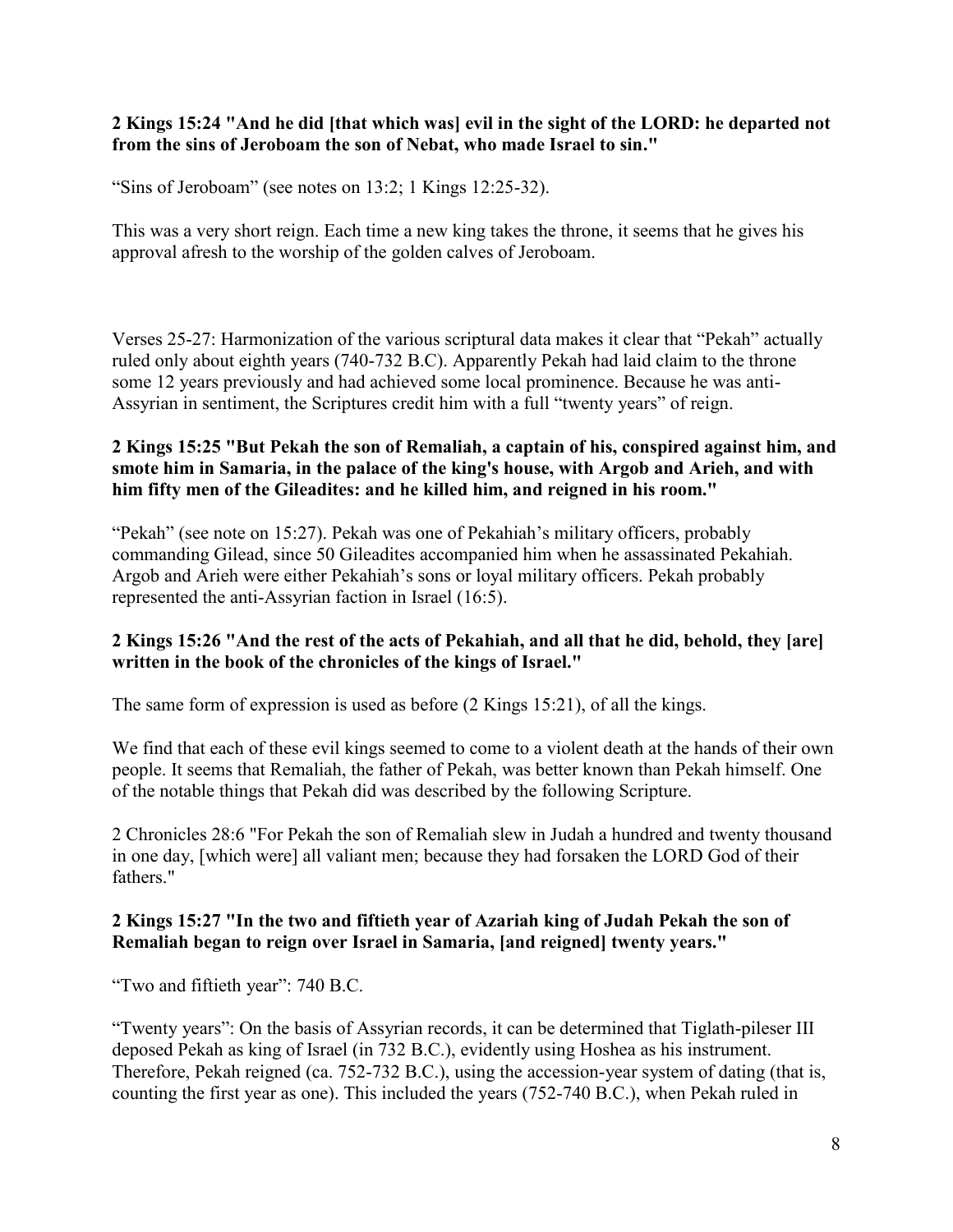gilead while Menahem (verses 17-22), and Pekahiah (verses 23-26), reigned in Samaria (the Jordan River being the boundary of the split kingdom).

(Verse 25), seems to indicate that Pekah had an alliance with Menahem and Pekahiah, ruling Gilead for them.

It seems, that every time Pekah is mentioned, that Remaliah is mentioned with him. It was toward the last of the reign of Azariah, that Pekah began to reign.

## **2 Kings 15:28 "And he did [that which was] evil in the sight of the LORD: he departed not from the sins of Jeroboam the son of Nebat, who made Israel to sin."**

Not only in committing the above crimes of usurpation and murder, but idolatry, and particularly the worshipping of the calves, hinted at in the text.

There was not one king in Israel that truly lived for the LORD. They each permitted the worship of the golden calves. This king was eviler than most of the kings. Isaiah shows that he made treaties with foreigners, to come against his Hebrew brothers in Judah. He actually had a great deal to do with the battles of his day against Judah.

Verses 29-30: "Pekah" and Rezin, an Aramean, king, had attempted to pressure Ahaz of Judah into an anti-Assyrian alliance (2 Chron. 28:5-15; Isa. chapter 7). Ahaz however refused and hired Tiglath-pileser against them (16:7), who launched a second western campaign into Syro-Palestine that resulted in the capture of Damascus (in 732 B.C.; 16:9-10), and the assassination of Pekah by pro-Assyrian forces in Israel. This latter deed is corroborated in the inscriptions of Tiglath-pileser III, who also lists Israel's heavy tribute at this time.

#### **2 Kings 15:29 "In the days of Pekah king of Israel came Tiglath-pileser king of Assyria, and took Ijon, and Abel-beth-maachah, and Janoah, and Kedesh, and Hazor, and Gilead, and Galilee, all the land of Naphtali, and carried them captive to Assyria."**

"Ijon … Naphtali": The areas of Galilee and Gilead are described here. When Pekah and Rezin, the king of Syria, sought to have Judah join their anti-Assyrian alliance, another invasion by Assyria was provoked (16:5-9).

(In 733-732 B.C.), Tiglath-pileser III took Galilee and Gilead and converted them into 3 Assyrian provinces governed by royal appointees. He also was involved in replacing Pekah with Hoshea as king over the remaining area of Israel (see note on 15:27).

This attack by the Assyrians really affected the greater part of the territory of Israel east of the Jordan River. This is speaking of the land of Gad, Reuben, and Manasseh. This Tiglath-pileser was the same one that was paid to retreat by Azariah. The land of Naphtali was included in the tribes east of the Jordan, where the people were carried captive back into Assyria.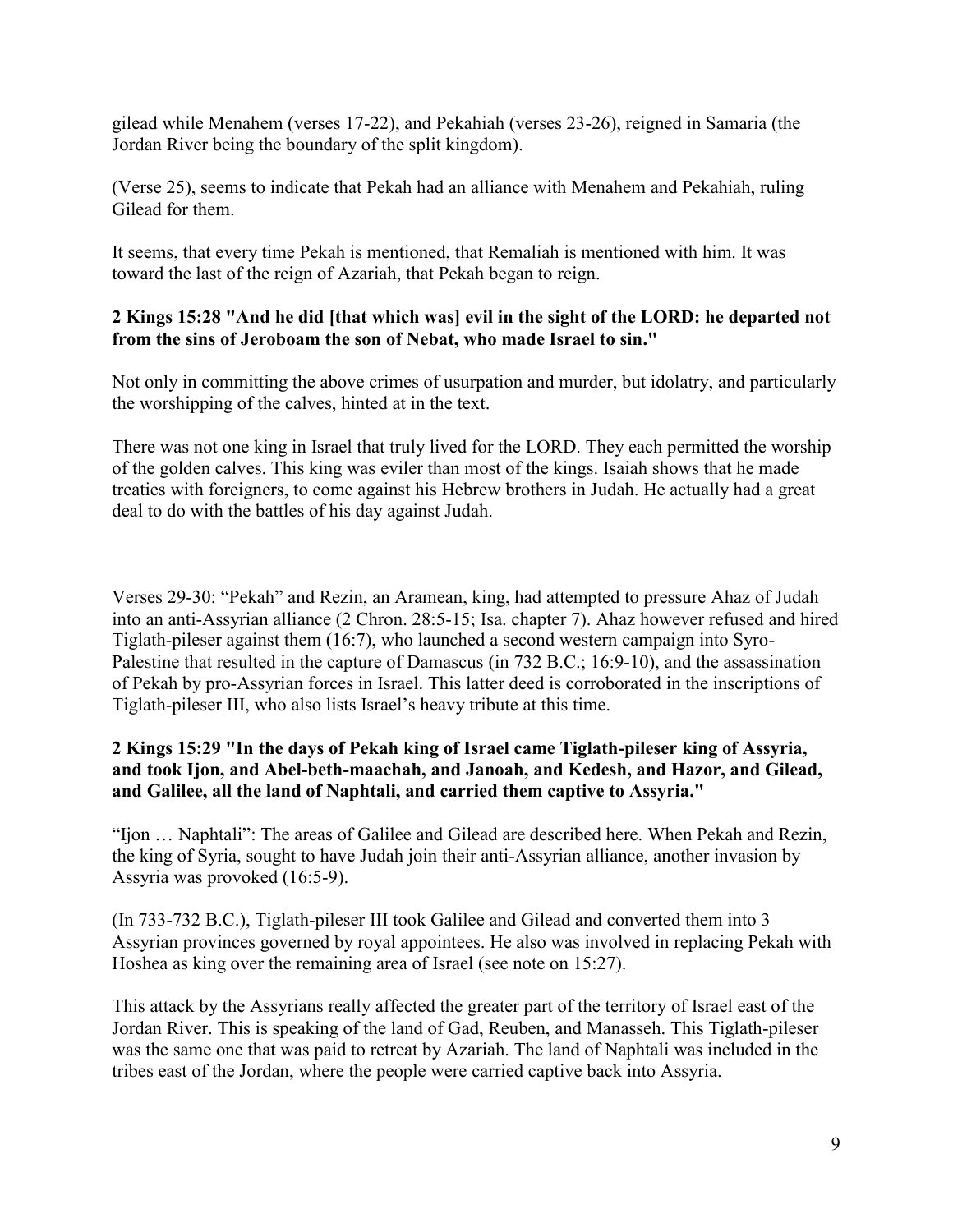## **2 Kings 15:30 "And Hoshea the son of Elah made a conspiracy against Pekah the son of Remaliah, and smote him, and slew him, and reigned in his stead, in the twentieth year of Jotham the son of Uzziah."**

Jotham of Judah began his reign (in 750 B.C.; see note on 15:32). His  $20<sup>th</sup>$  year was 732 B.C., according to the non-accession-year system. Assyrian records confirm that Hoshea began to rule Israel (in 732 B.C.; see notes on verse 27; 2 Chron. 27:1-9).

## **2 Kings 15:31 "And the rest of the acts of Pekah, and all that he did, behold, they [are] written in the book of the chronicles of the kings of Israel."**

Not recorded here, but were to be read in the book of chronicles of the kings so often referred to.

We must remember that Uzziah and Azariah is the same person. It helps us keep the events straight. We will find in all of this, we will run out of kings in Israel before we run out of kings in Judah, because Israel goes into Assyrian captivity long before Judah is taken captive by the Babylonians. Hoshea will be the last of the kings of Israel. Hoshea would be king, when Israel is completely overrun. Again, we see that more is found in the civil records of the kings.

## **2 Kings 15:32 "In the second year of Pekah the son of Remaliah king of Israel began Jotham the son of Uzziah king of Judah to reign."**

"Second year": 750 B.C., the year of Pekah's second year of rule in Gilead, according to the accession-year system (see note on 15:27).

For part of their reign, Jotham of Judah and Pekah of Israel are contemporaries. Jotham was a good king. He did right in the sight of the LORD. During his reign, the temple gates were rebuilt.

# **2 Kings 15:33 "Five and twenty years old was he when he began to reign, and he reigned sixteen years in Jerusalem. And his mother's name [was] Jerusha, the daughter of Zadok."**

"Sixteen years" 750-735 B.C. According to (verse 30), Jotham reigned until 731 B.C. Jotham was probably replaced as a functioning king of Judah by a pro-Assyrian faction who established Ahaz as ruler (see notes on 15:1-2), while leaving Jotham as a powerless co-regent. Isaiah (Isa. 1:1), and Micah (Mica 1:1), the prophets ministered to Judah during Jotham's reign.

He reigned from the age of 25 to the age of 41. Zadok was a popular name. The only claim to fame this Zadok had, was the fact that he was father of Jerusha. Jerusha was also the wife of Uzziah (Azariah). The capital of Judah was Jerusalem. Judah's life centered around the temple worship.

# **2 Kings 15:34 "And he did [that which was] right in the sight of the LORD: he did according to all that his father Uzziah had done."**

Jarchi, (in 2 Chronicles 27:2), observes, from a writer of theirs, that in all the kings of Judah before him, even in the best, some sins were found. But in Jotham there was nothing scandalous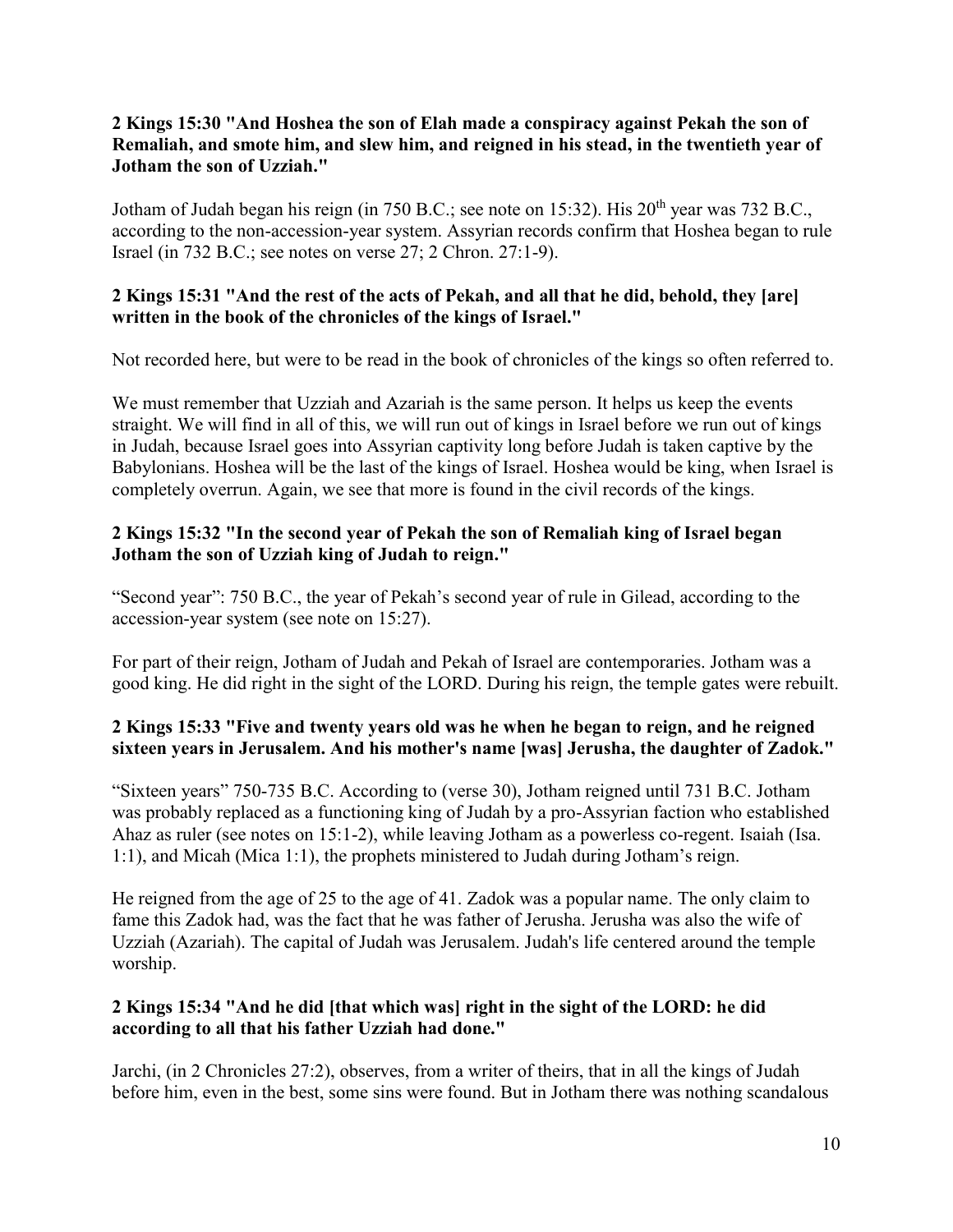and reproachful and it is a high character Josephus gives of him, that there was no virtue wanting in him. He was pious towards God, just towards men, and careful of the public good. But the inspired historian chiefly respects matters of religious worship; he did not give into idolatry.

"He did according to all that his father Uzziah had done": That is, according to what was well done by him. He did not imitate him in going into the temple to burn incense, which is particularly excepted (2 Chron. 27:2).

## **2 Kings 15:35 "Howbeit the high places were not removed: the people sacrificed and burned incense still in the high places. He built the higher gate of the house of the LORD."**

"The higher gate" Probably the upper Benjamin Gate, which stood along the north side of the temple complex facing the territory of Benjamin (Jer. 20:2; Ezek. 9:2; Jer. 14:10). Other accomplishments of Jotham are noted (in 2 Chron. 27:3-6).

Jotham is given a good report by the author of Chronicles. He was noted for his building activities and his military abilities (2 Chron. 27:3-7).

It is very obvious that his desire was to please God. He was not totally aware that the high places were offending God. He possibly, realized the Assyrians were overwhelming Israel and he wanted the house of the LORD to be safe. He built a stronger and a taller gate to protect it.

## **2 Kings 15:36 "Now the rest of the acts of Jotham, and all that he did, [are] they not written in the book of the chronicles of the kings of Judah?"**

Of which mention is often made by the inspired historians; some of Jotham's other acts are recorded in the canonical book of Chronicles (2 Chron. 27:1).

Again, we see there was a civil record kept of the actions of the kings of Judah, as there was of the kings of Israel. The Hebrews were great record keepers.

## **2 Kings 15:37 "In those days the LORD began to send against Judah Rezin the king of Syria, and Pekah the son of Remaliah."**

At the end of the days of Jotham, or after his death, things might be in design, and preparations made before. But nothing of what follows came to pass in his life, but in the times of his son.

"The Lord began to send against Judah Rezin the king of Syria, and Pekah the son of Remaliah": To make war with them as a scourge to Ahaz for his sins; of which is in the following chapter.

"Rezin … Pekah" (see notes on 16:5-9).

Pekah thought it might help him, if he helped Rezin to come against Judah.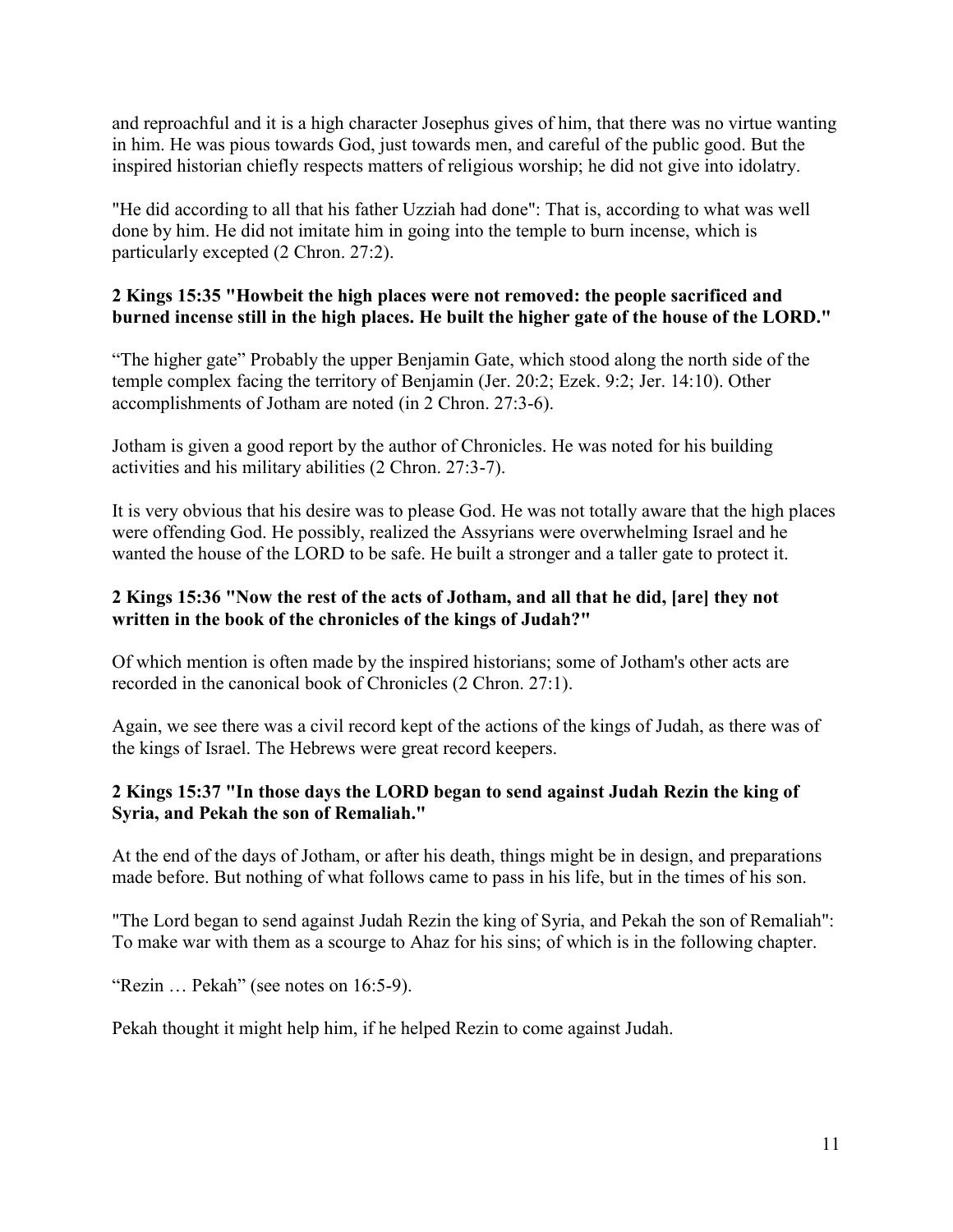Isaiah 7:1 "And it came to pass in the days of Ahaz the son of Jotham, the son of Uzziah, king of Judah, [that] Rezin the king of Syria, and Pekah the son of Remaliah, king of Israel, went up toward Jerusalem to war against it, but could not prevail against it."

## **2 Kings 15:38 "And Jotham slept with his fathers, and was buried with his fathers in the city of David his father: and Ahaz his son reigned in his stead."**

Died, and was buried with the kings of Judah in their sepulchers.

"And Ahaz his son reigned in his stead": An account of whose reign we have in the next chapter.

"Ahaz" means possessor, or possession. Ahaz is, also, known by Achaz. Ahaz will not be like his father, Jotham who did right. Ahaz is an evil king. We will find that Ahaz walks in the ways of the kings of Israel.

# **2 Kings Chapter 15 Questions**

- 1. Who is the same person as Azariah?
- 2. How old was Azariah, when he began to reign?
- 3. What does "Jecholiah" mean?
- 4. What kind of king was he?
- 5. What was one thing the LORD had against him?
- 6. When did he become a leper?
- 7. What sin did he commit, that caused him to be leprous?
- 8. Who represented Azariah before the people in the last of his reign?
- 9. What does "Jotham" mean?
- 10. What outstanding thing did he do?
- 11. How long did Zachariah reign?
- 12. Who killed Zachariah, and reigned in his stead?
- 13. How long did Shallum reign?
- 14. What happened to him?
- 15. What does "Tiphsah" mean?